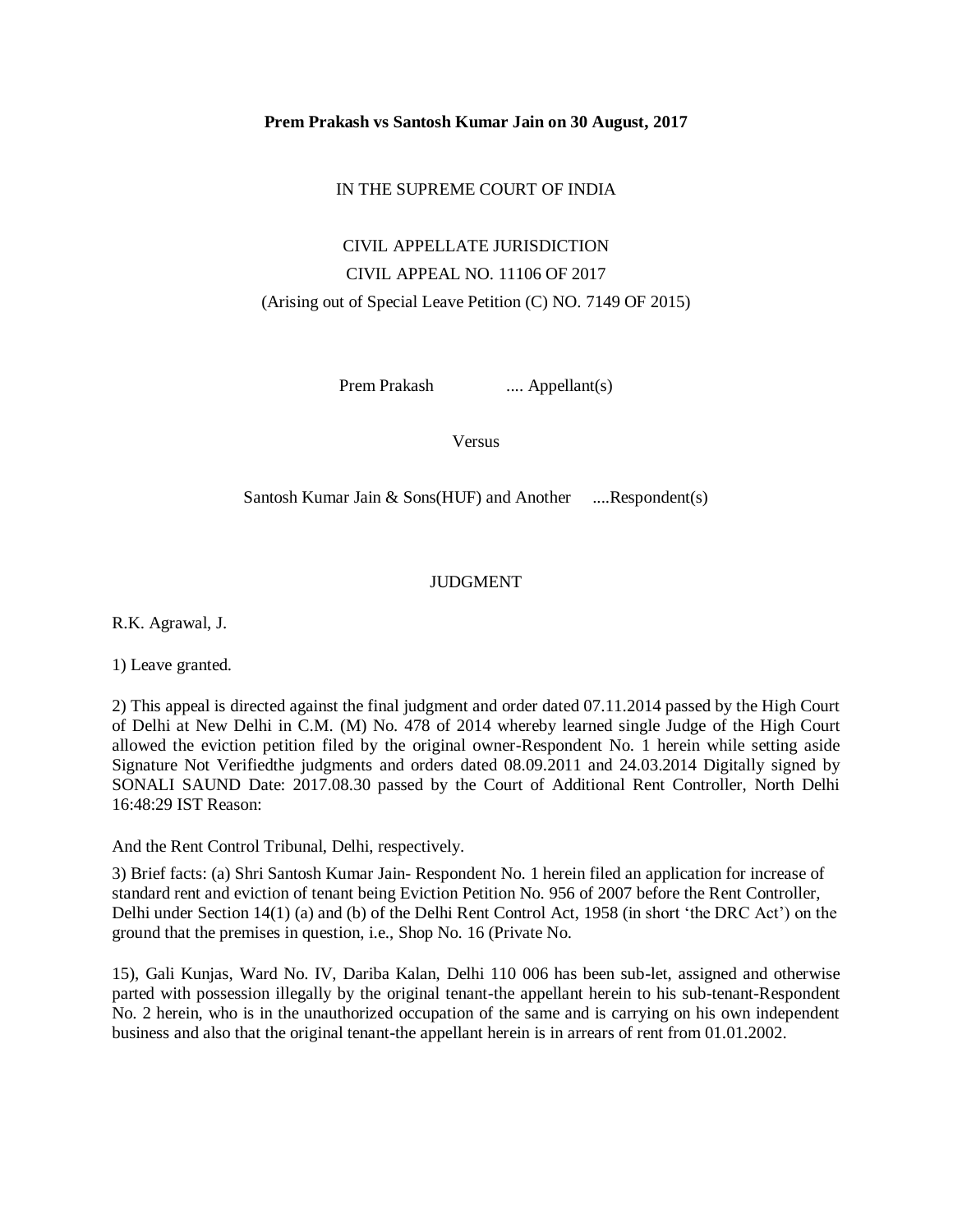(b) Learned Additional Rent Controller, North Delhi, vide judgment and order dated 08.09.2011 in E.No. 02/2009 dismissed the claim of eviction while directing the appellant herein to deposit the rent as agreed for preceding 3 (three) years from the date of filing of the eviction petition.

(c) Being aggrieved by the order dated 08.09.2011, Respondent No. 1 went in appeal before the Rent Control Tribunal, Delhi. The Rent Control Tribunal, vide judgment and order dated 24.03.2014 in RCT-203/2013/2011, dismissed the appeal.

(d) The owner-Respondent No. 1 herein, aggrieved by the judgments and orders dated 08.09.2011 and 24.03.2014, filed a petition being C.M. (M) No. 478 of 2014 before the High Court. Learned single Judge of the High Court, vide judgment and order dated 07.11.2014, allowed the petition filed by the owner-Respondent No. 1 herein.

(e) Aggrieved by the judgment and order dated 07.11.2014, the appellant has preferred this appeal by way of special leave before this Court.

4) Heard Mr. Braj K. Mishra, learned counsel for the appellant-tenant and Ms. Bharati Tyagi, learned counsel for Respondent No.2 and Mr. Satish Kumar Jain – the original owner, Respondent No. 1 herein, argued in person.

Point for consideration:

5) The only point for consideration before this Court is whether in the present facts and circumstances of the case the order of eviction passed by the High Court was just and proper?

Rival Submissions:

6) Learned counsel for the appellant-the tenant contended before this Court that Respondent No. 2 herein was looking after the entire small business affairs of the appellant herein and is using and occupying the suit premises in the capacity of an employee. Learned counsel further contended that the appellant herein was paying commission by way of cash/cheque or as per the convenience and outcome of the business to Respondent No. 2 in lieu of his services. It is further contended that Respondent No. 2 herein got the business cards printed for the promotion of the business of the appellant herein. The appellant herein is the lawful tenant and has never parted with the possession or sublet the suit property either to Respondent No. 2 or to any other person and no notice of demand as alleged has been served upon him.

Learned counsel further contended that Respondent No. 2 is only a friend of the appellant herein and for this reason only he was employed and allowed to sit in the suit premises and no business was being carried out in the name of M/s R.R. Jewellers from the suit premises by Respondent No. 2 who is alleged to have changed the firm's name as "M/s Ashima Jewellery" later on. It was further contended that even if the original owner was having knowledge of sub-tenancy of the suit premises in December, 2001, no action was initiated by him to vacate the same from the sub-tenant and hence he failed to prove that Respondent No. 2 is in exclusive possession of the suit premises and the appellant herein has divested himself from the physical and legal possession of the same. Learned counsel for the appellant herein finally contended that the present petition is not maintainable and the High Court has committed a grave illegality in allowing the eviction petition.

7) Shri Santosh Kumar Jain-the original owner, Respondent No. 1 herein argued in-person and submitted that the appellant herein had sub-let, assigned and parted with the possession of the suit premises in favour of Respondent No. 2 herein, who is in illegal and unauthorized possession of the same.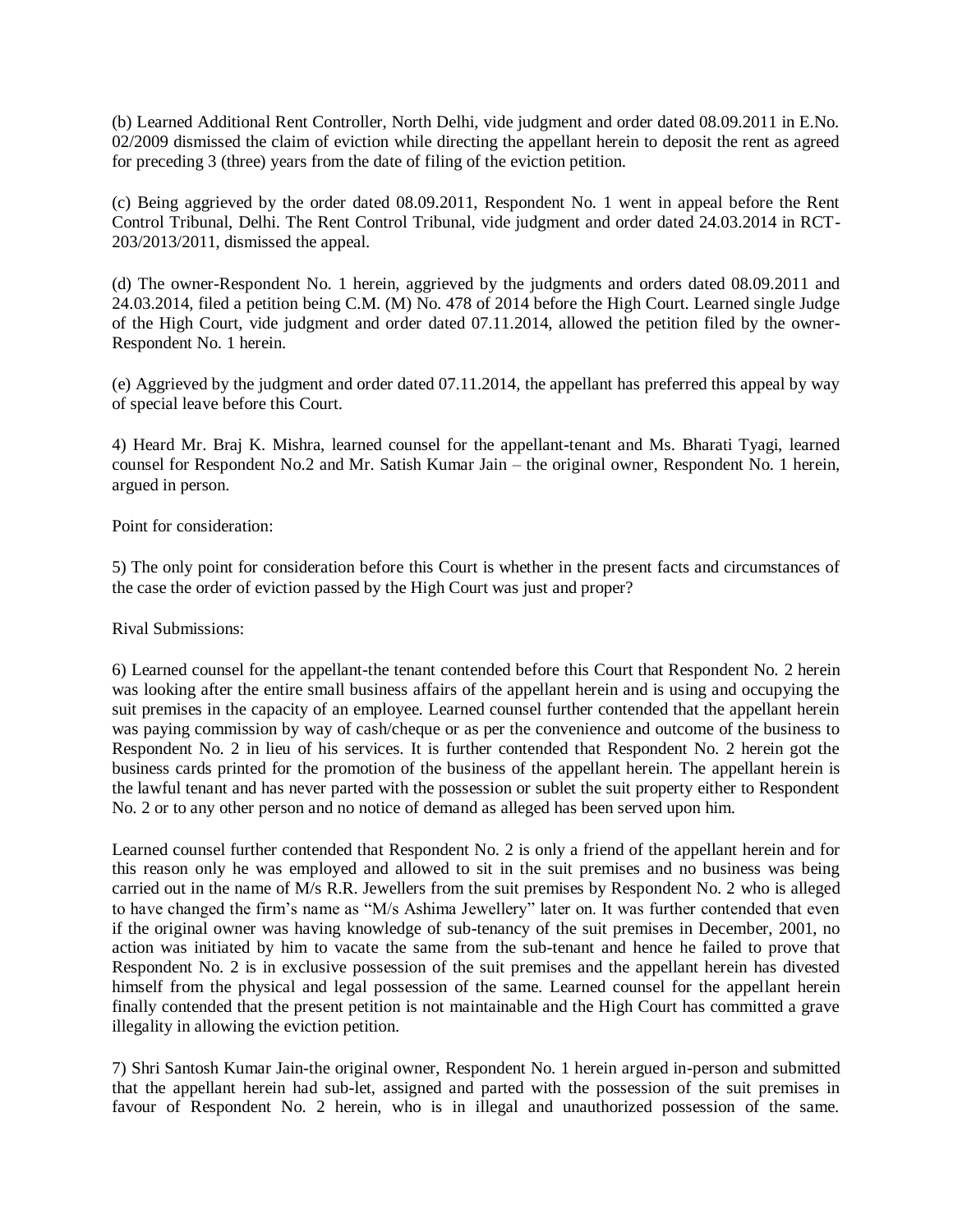Respondent No. 1 further submitted that though the appellant herein has claimed that the Respondent No. 2 was his employee and was being paid commission for the job booked by him, no document has been produced on record to show that Respondent No. 2 was being paid any salary or commission by the appellant. Respondent No. 1 further stressed upon the point that the sub-tenant has admitted to have fixed a bill board under the name and style of "M/s R.R. Jewellers" in the suit premises. Further, the sub-tenant of the appellant herein got printed visiting cards in his name with the address of the suit premises and the very same fact has been admitted in the statement given by him. Respondent No. 1 further submitted that, undoubtedly, the onus of proving the presence of other person in the suit premises is on the owner and once it is proved, it shifts to the tenant to disapprove the same. Respondent No. 1 finally submitted that High Court was right in allowing the eviction petition while setting aside the judgments and orders passed by the Court of Additional Rent Controller and Rent Control Tribunal holding that the suit premises was sub-let and the appellant herein had parted with the possession and prayed that no interference is sought for by this Court in the case.

### Discussion:

8) It would be appropriate to reproduce Section 14 of the DRC Act in order to arrive at a conclusion in the case which is as under:-

"14. (1)) Notwithstanding anything to the contrary contained in any other law or contract, no order or decree for the recovery of possession of any premises shall be made by any court or Controller in favour of the landlord against a tenant:

Provided that the Controller may, on an application made to him in the prescribed manner, make an order for the recovery of possession of the premises on one or more of the following grounds only, namely:-

(a) that the tenant has neither paid nor tendered the (whole of the arrears of the rent legally recoverable from him within two months of the date on which a notice of demand for the arrears of rent has been served on him by the landlord in the manner provided in Section 106 of the Transfer of Property Act, 1882.

(b) That the tenant has, on or after the 9th day of June, 1952, sublet, assigned or otherwise parted with the possession of the whole or any part of the premises without obtaining the consent in writing of the  $landlord$ :....."

9) Respondent No. 1 herein-the original owner, filed an eviction petition on the ground that the property in question has been sub-let by the original tenant-appellant herein to the sub-tenant i.e., Respondent No. 2. The tenant denied the assertion that the property has been assigned to the sub-tenant stating that Respondent No. 2 is his friend and is an employee who attends his customers in his absence. It was further explained that Respondent No. 2 was working on commission basis in order to send customers to the appellant herein who was having a shop in an interior location from where he does polishing and cleaning work of silver items and for that purpose only he was allowed to sit in the suit premises.

10) During examination, it has been admitted by the owner that the first and only rent was received on 26.02.2002 for the period 01.02.2001 to 31.12.2001 from the tenant. It is evident from the record that a legal notice dated 10.05.2002 was served upon the appellant herein that he is in arrears of rent from 01.01.2002. Though the appellant herein-the original tenant has admitted the relationship of landlord and tenant between the parties but has denied any sub-letting to any other person. The tenant has his small workshop nearby the suit shop where he personally does the work in addition to attending the customers in the premises in question. It is the case of the appellant that Respondent No. 2 looks after the customers of the appellant herein in his absence but the fact of being paid by way of commission or salary has not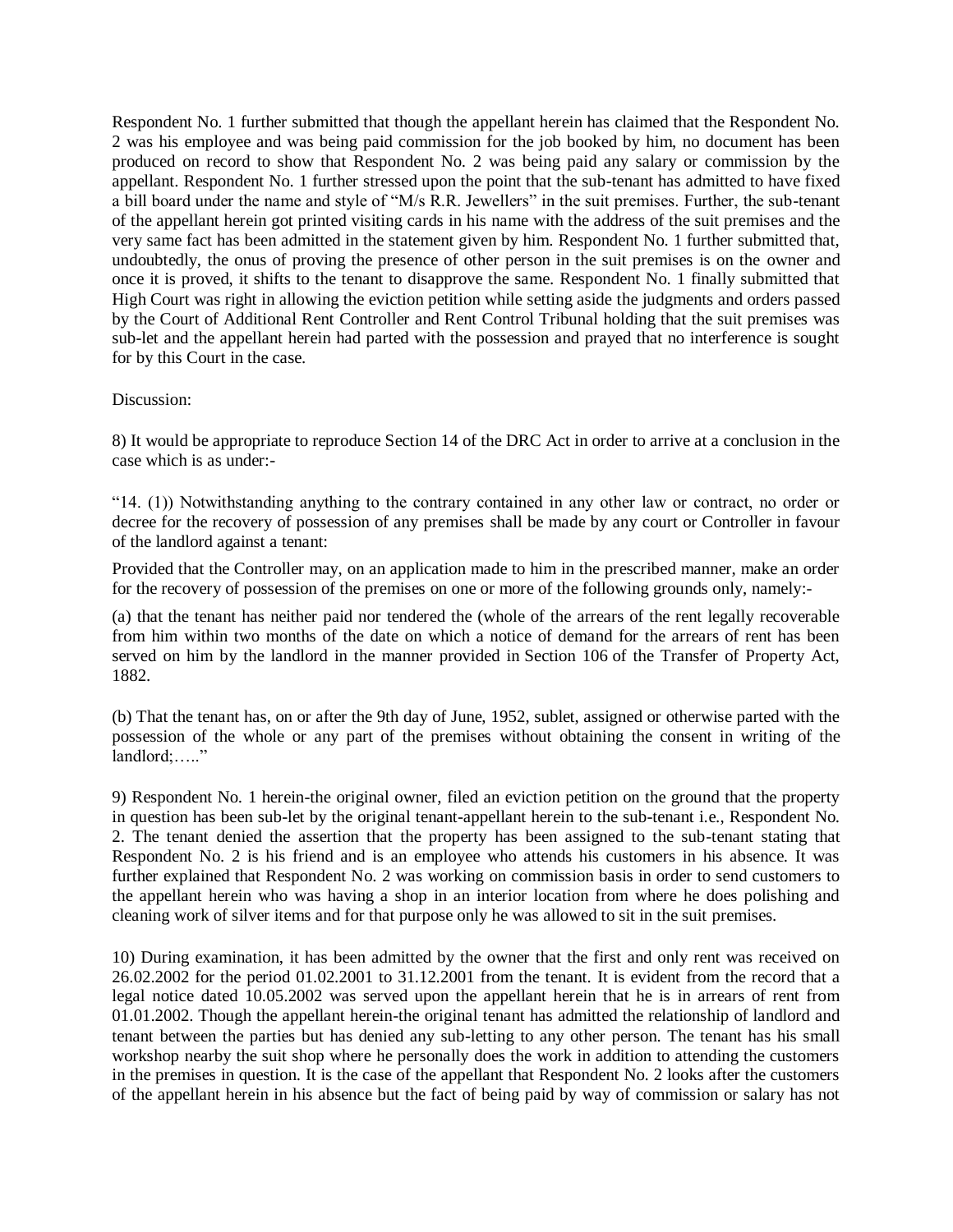been proved as no evidence have been brought to substantiate this claim. It is Respondent No. 2 whose duty is to open and close the shop in his absence and to hand over the keys to the appellant herein who was residing along with his family on the first floor of the aforesaid property at the relevant time.

11) Respondent No. 1-the original owner has placed on record two business cards which do not contain the name of the appellant herein at all, showing the same address as that of the property in question in order to prove that Respondent No. 2 was doing independent business of diamond jewellery, gold and stones. Out of two cards, one card is in the name of Respondent No. 2 with the printing "Ashima Jewellery, Diamond Jewellery, Gold & Stones". Respondent No. 2 has admitted by way of filing an affidavit that he was doing the business of manufacturing of diamond jewellery, silver articles and also silver fancy articles. He has also admitted the printing of the cards placed on record for the purpose of placing orders at the said address. He admitted to have doing business in the name and style of M/s Ashima Jewellary but denied the claim that earlier he was doing the business in the name and style of M/s R.R. Jewellers. It was further admitted that when he started to sit in the suit property, a bill board in the name of M/s R.R. Jewellers was fixed in the suit property in the year 1996.

12) A bare perusal of the visiting card of M/s Ashima Jewellery having the name of Respondent No. 2 clearly proves that the sub-tenant was neither an employee nor was looking after the customers of the appellant herein in his absence but he was carrying on his personal business under such name. There is no point in denying the fact that why a tenant will allow a person, who is working under him, to print visiting cards in his (sub-tenant) name for the property in question.

13) Further, the other visiting card is having the name of "M/s R.R. Jewellers". The alleged sub-tenant has denied the claim in the affidavit filed before the courts below that earlier he was doing the business in the name and style of M/s R.R. Jewellers. The respondent-owner has brought on record the list of subscribers issued by the Delhi Sanchaar Sewa (Pvt.) Ltd. wherein for R.R. Jewellers, the address mentioned is that of the suit property and the phone number is exactly the same as mentioned on the business card of M/s Aashima Jewellery" i.e., '3901361'. Respondent No. 2 has admitted the fact of doing business in the name of M/s Aashima Jewellery" which is also evident from the business card used by him having the address of the suit property and the telephone number '3901361' whereas he denied to have worked under the name and style of M/s R.R. Jewellers but the very fact is falsified by the evidence in the form of subscribers list of Delhi Sanchaar Sewa wherein the same telephone number, i.e., '3901361' has been given. Meaning thereby, Respondent No. 2 was doing business in the suit premises independently of the appellant herein.

14) Undoubtedly, the initial burden to prove that the sub-tenant is in exclusive possession of the property is on the owner, however, the onus to prove the exclusive possession of the sub tenant is that of preponderance of probability only and he has to prove the same prima facie only and if he succeeds then the burden to rebut the same lies on the tenant.

15) In this regard, it is appropriate to quote a decision of this Court in Associated Hotels of India Ltd., Delhi vs. S.B. Sardar Ranjit Singh AIR 1968 SC 933 wherein it was held that when eviction is sought on the ground of sub-letting, the onus to prove sub-letting is on the landlord. If the landlord prima-facie shows that the occupant who was in exclusive possession of the premises let out for valuable consideration, it would then be for the tenant to rebut the evidence.

16) Again, in Kala and Anr. vs. Madho Parshad Vaidya, (1998) 6 SCC 573, this Court reiterated the very same principle. It was observed that the burden of proof of sub-letting is on the landlord but once he establishes parting of possession by the tenant to third party, the onus would shift on the tenant to explain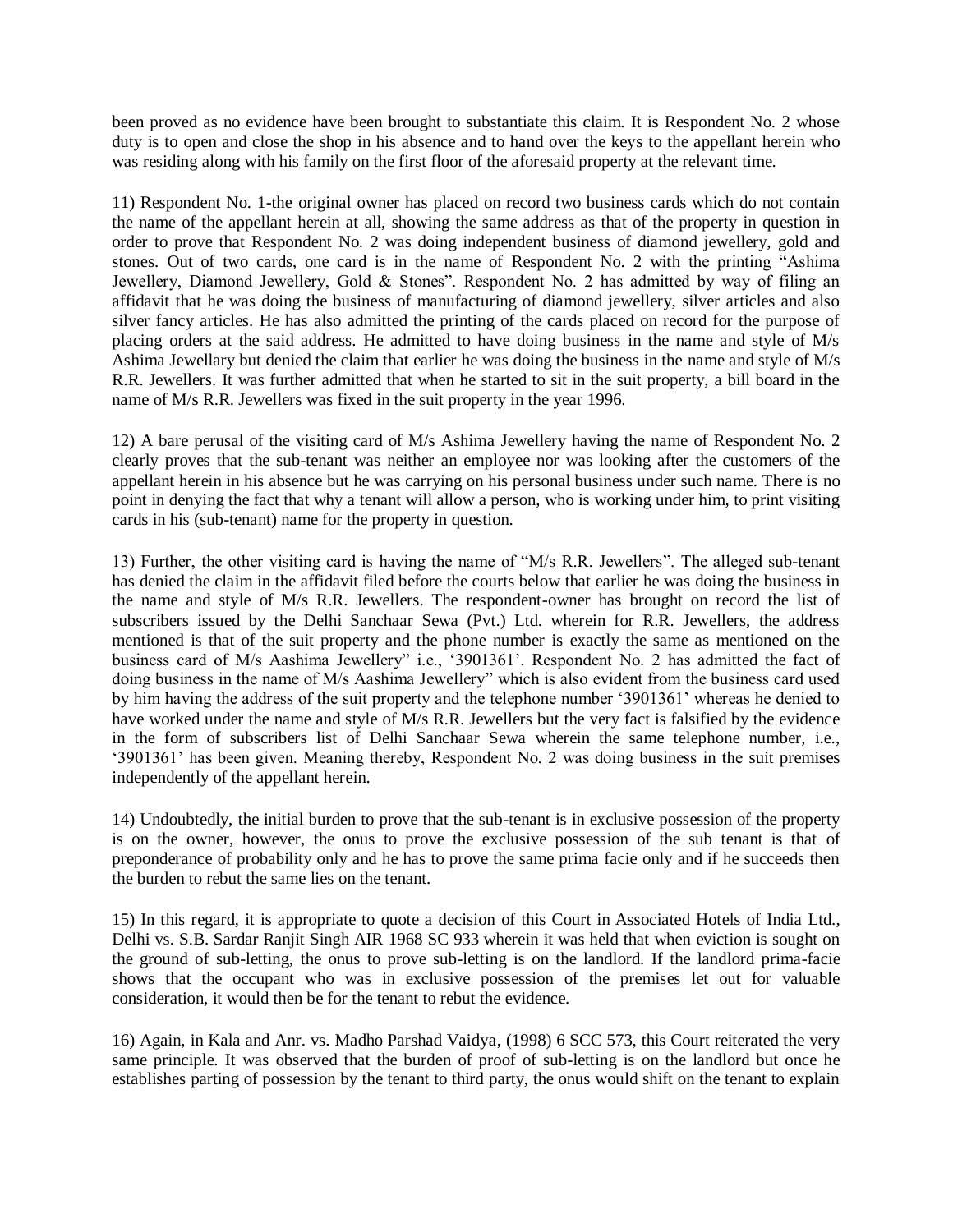his possession. If he is unable to discharge that onus, it is permissible for the court to raise an inference that such possession was for monetary consideration.

17) In Vaishakhi Ram & Ors. vs. Sanjeev Kumar Bhatiani (2008) 14 SCC 356, it was held as under:-

"21. It is well settled that the burden of proving sub-letting is on the landlord but if the landlord proves that the sub-tenant is in exclusive possession of the suit premises, then the onus is shifted to the tenant to prove that it was not a case of sub-letting. Reliance can be placed on the decision of this Court in Joginder Singh Sodhi v. Amar Kaur.

Therefore, we are in full agreement with the High Court as well as the courts below that since Appellants 2 to 4 had been in exclusive possession of the suit shop and Appellant 1 could not prove that it was not a case of sub-letting, the suit shop had been sub-let by Appellant 1 in favour of Appellants 2 to 4. Therefore, no interference can be made with the findings arrived at by the High Court as well as the courts below on the question of sub-letting."

18) Sub-tenancy or sub-letting comes into existence when the tenant gives up possession of the tenanted accommodation, wholly or in part, and puts another person in exclusive possession thereof. This arrangement comes about obviously under a mutual agreement or understanding between the tenant and the person to whom the possession is so delivered. In this process, the landlord is kept out of the scene. Rather, the scene is enacted behind the back of the landlord, concealing the overt acts and transferring possession clandestinely to a person who is an utter stranger to the landlord, in the sense that the landlord had not let out the premises to that person nor had he allowed or consented to his entering into possession of that person, instead of the tenant, which ultimately reveals to the landlord that the tenant to whom the property was let out has put some other person in possession of that property. In such a situation, it would be difficult for the landlord to prove, by direct evidence, the contract or agreement or understanding between the tenant and the sub-tenant. It would also be difficult for the landlord to prove, by direct evidence, that the person to whom the property had been sub-let had paid monetary consideration to the tenant. Payment of rent, undoubtedly, is an essential element of lease or sub-lease. It may be paid in cash or in kind or may have been paid or promised to be paid. It may have been paid in lump sum in advance covering the period for which the premises is let out or sub-let or it may have been paid or promised to be paid periodically. Since payment of rent or monetary consideration may have been made secretly, the law does not require such payment to be proved by affirmative evidence and the court is permitted to draw its own inference upon the facts of the case.

19) In the present facts and circumstances of the case, we are of the opinion that the original ownerrespondent No. 1 herein has proved beyond doubt that the property is in exclusive possession of the subtenant and the appellant herein has not been able to deny the claim of sub-tenancy in favour of Respondent No. 2. The absence of evidence and failure to discharge the onus lay heavy on appellant and there could be no presumption other than that the suit premises had been sublet and parted with possession by the appellant herein to the Respondent No. 2.

Conclusion:-

20) In view of the foregoing discussion, we are of the considered opinion that the High Court was right in setting aside the orders passed by the lower courts. We do not intend to interfere in the order passed by the learned single Judge of the High Court. There is no merit in this appeal and the appeal is, therefore, dismissed with no order as to costs.

...…………….………………………J.(R.K. AGRAWAL)